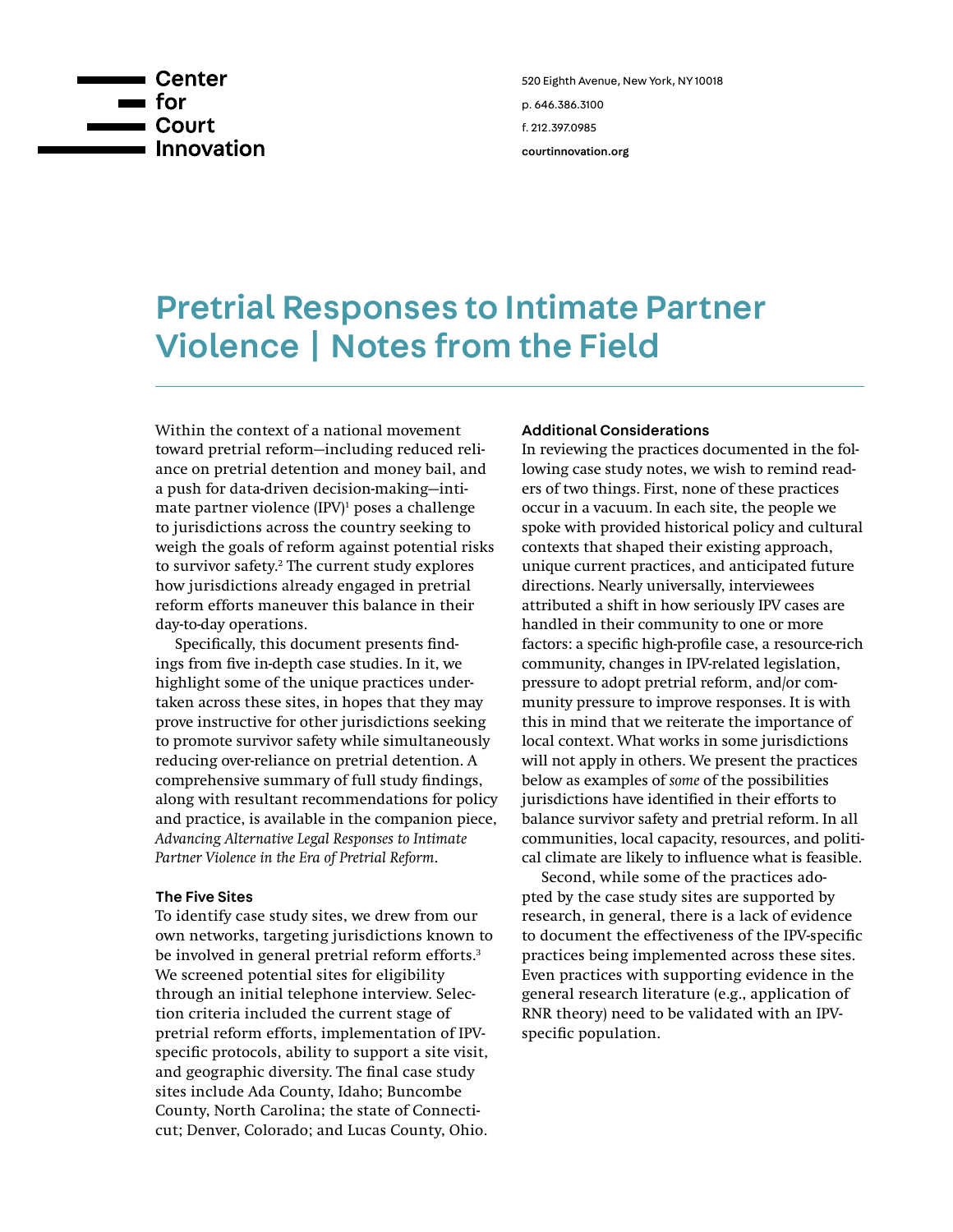- 1. The terms "intimate partner violence" and "domestic violence" are often used interchangeably. Throughout this brief, we opt for the former term, as it less ambiguously excludes violence between non-intimate family members.
- 2. Both the terms survivor and victim are frequently used to describe those who have been harmed through IPV. We have opted for the terminology of survivor throughout this brief, except when referring specifically to advocates, who have historically been described as victim advocates.
- 3. In addition to Center for Court Innovation staff, this included outreach through the National Association of Pretrial Service Agencies listserv, Arnold Venture's Advancing Pretrial Policy and Research network, and the John D. and Catherine T. MacArthur Foundation's Safety and Justice Challenge community.

## For More Information

Amanda Cissner, director of research writing [cissnera@courtinnovation.org](mailto:cissnera%40courtinnovation.org?subject=RE%3A%20AV%20IVP)

Sruthi Naraharisetti, senior research associate [naraharisettis@courtinnovation.org](mailto:naraharisettis%40courtinnovation.org?subject=RE%3A%20AV%20IVP)

This project was supported through an award by Arnold Ventures.

To read the full report: [courtinnovation.org/publications/alternative](http://courtinnovation.org/publications/alternative-legal-responses-IPV-pretrial-reform)[legal-responses-IPV-pretrial-reform](http://courtinnovation.org/publications/alternative-legal-responses-IPV-pretrial-reform)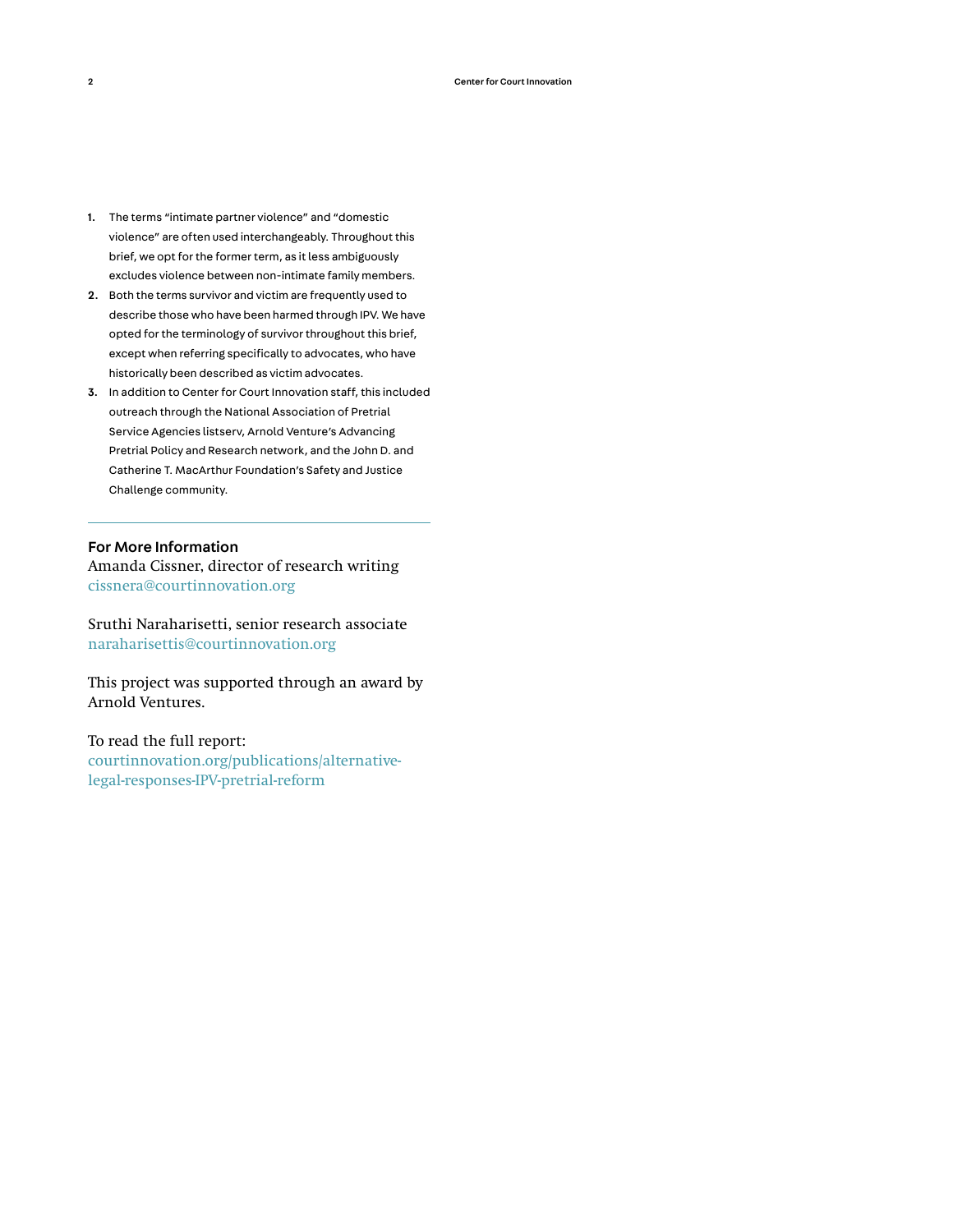

# Pretrial Responses to Intimate Partner Violence | Notes from Ada County, Idaho

As part of our exploratory examination of legal responses to intimate partner violence in the era of pretrial reform, the Center for Court Innovation conducted a series of case studies across five sites. This fact sheet describes some of the unique practices undertaken in Ada County, Idaho, in hopes that they may prove instructive for other jurisdictions seeking to promote survivor safety while simultaneously reducing over-reliance on pretrial detention.

Ada County has undertaken pretrial reform over the past several years through the implementation of a general risk assessment tool (the Idaho Pretrial Risk Assessment Instrument or IPRAI) and a commitment to reduce its jail population through the MacArthur Foundation's Safety and Justice Challenge.1

Recent legislative changes in the state establish the right to bail or release on own recognizance in non-capital cases and require a no contact order to be issued in cases of domestic violence.<sup>2</sup>

### Initial Law Enforcement Response

In all cases involving allegations of intimate partner violence (IPV), officers conduct the Idaho Risk Assessment of Dangerousness (IRAD) on site. IRAD results are shared with the prosecutor, victim witness coordinator, and defense attorneys.

Within 24 hours of an arrest, the victim witness coordinator connects with the survivor to share referrals, resources, and other caserelated information. Resources may include the Women's and Children's Alliances and FACES of Hope Victim Center.3

### Arraignment

In Idaho, law enforcement has limited ability to arrest on misdemeanor charges.<sup>4</sup> In IPV cases in which an arrest is made, within 24 business hours, the individual charged appears in court for arraignment, probable cause determination, and a release decision. A no contact order is issued for all IPV cases in which an arrest is made.

The court introduced video arraignment in response to COVID-19. Site representatives reported that increased survivor engagement was an unanticipated benefit of remote appearances. Interviewees attributed this change to the anonymity afforded survivors as well as the relative ease of attending remote hearings (e.g., reduced need to miss work or secure childcare). However, interviewees also reported that remote court and COVID-19 negatively impacted relationship building between defense attorneys and clients.

## Pretrial Decision Making

Pretrial service representatives administer the IPRAI for all arrested individuals prior to arraignment and assessment results inform bail decisions. In IPV cases, condition decisions may also be informed by results from the IRAD, which is a DV-specific tool, designed to predict both lethal and non-lethal harm and is administered by the responding officers.

There are two primary release options in Ada County: (1) released with a \$0 bail and supervision (overseen by the sheriff's office) or (2) bail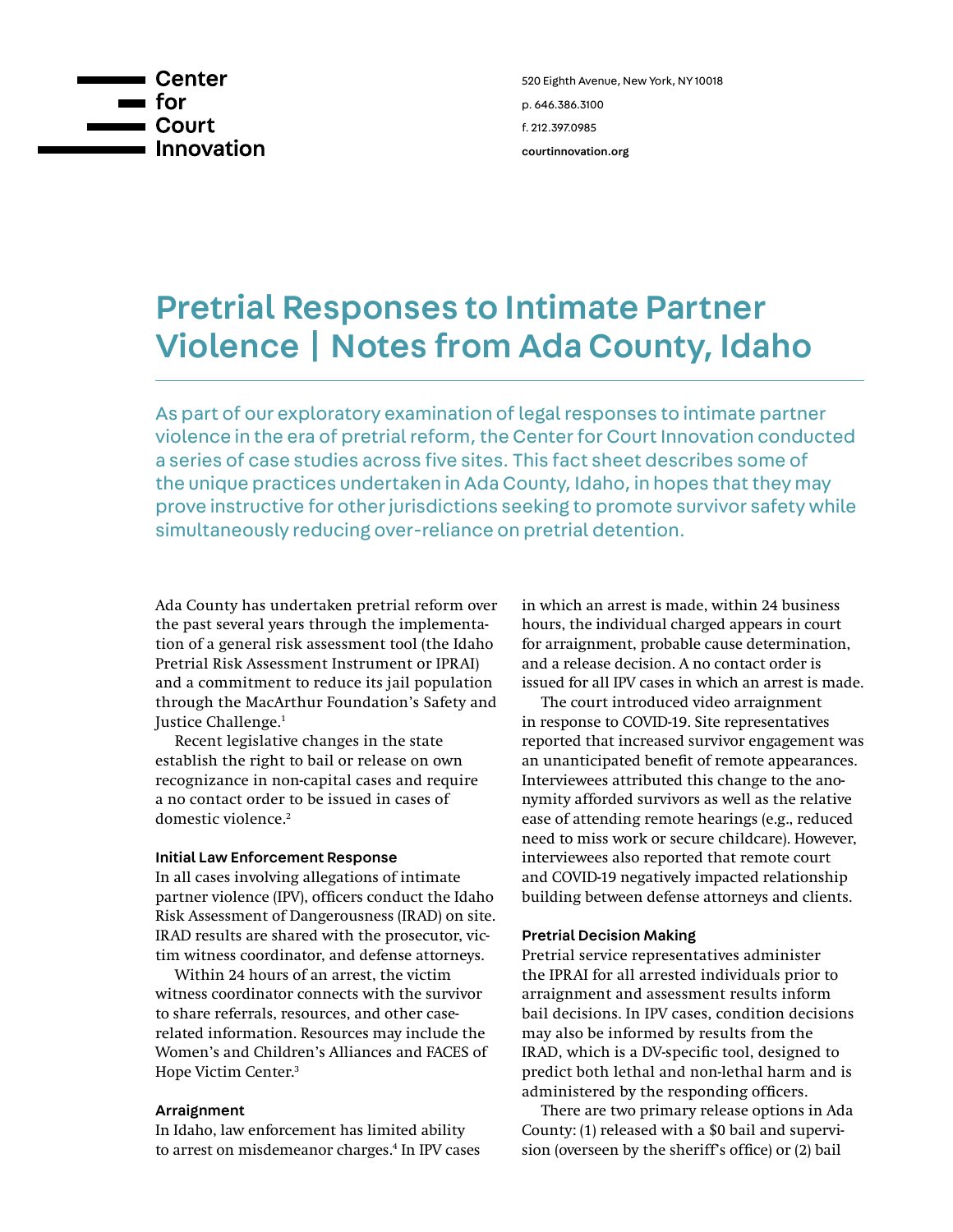amount set with no supervision, but with the option for judge-ordered drug testing, GPS, and/ or alcohol monitoring.

#### Domestic Violence Court (DVC)

Currently, city and county prosecutors send all eligible misdemeanor cases to the specialized domestic violence court (DVC). Cases in which no arrest is made proceed directly to the DVC. Felony cases disposed at the misdemeanor level through a plea offer are also eligible to have postdisposition hearings and sentencing in the DVC.

The DVC draws on a collaborative model, bringing together stakeholders from across agencies. This collaborative approach informs the pretrial process for those cases transferred to the specialized court early.

- 1. Read more about the Safety and Justice challenge at [safetyandjusticechallenge.org](http://safetyandjusticechallenge.org).
- 2. Full details of the 2017 Idaho Criminal Rule 46 and Idaho Criminal Rule 46.2 are available at [isc.idaho.gov/icr46](https://isc.idaho.gov/icr46) and [isc.](https://isc.idaho.gov/icr46-2) [idaho.gov/icr46-2](https://isc.idaho.gov/icr46-2).
- 3. Faces of Hope Victim Center was previously called FACES Family Justice Center. The center still effectively operates as a family justice center. The name change reflects a desire for accessibility for all individuals, not just families. Additional information is at [facesofhopevictimcenter.org.](https://www.facesofhopevictimcenter.org/)
- 4. The Idaho Supreme Court decision in *State v. Clarke* (165 Idaho 393, 446 P.3d 451, 2019) limits the ability of law enforcement to make an arrest for misdemeanor offenses that the officer did not witness themselves.

### For More Information

Amanda Cissner, director of research writing [cissnera@courtinnovation.org](mailto:cissnera%40courtinnovation.org?subject=RE%3A%20AV%20IVP)

Sruthi Naraharisetti, senior research associate [naraharisettis@courtinnovation.org](mailto:naraharisettis%40courtinnovation.org?subject=RE%3A%20AV%20IVP)

This project was supported through an award by Arnold Ventures.

To read the full report: [courtinnovation.org/publications/alternative](http://courtinnovation.org/publications/alternative-legal-responses-IPV-pretrial-reform)[legal-responses-IPV-pretrial-reform](http://courtinnovation.org/publications/alternative-legal-responses-IPV-pretrial-reform)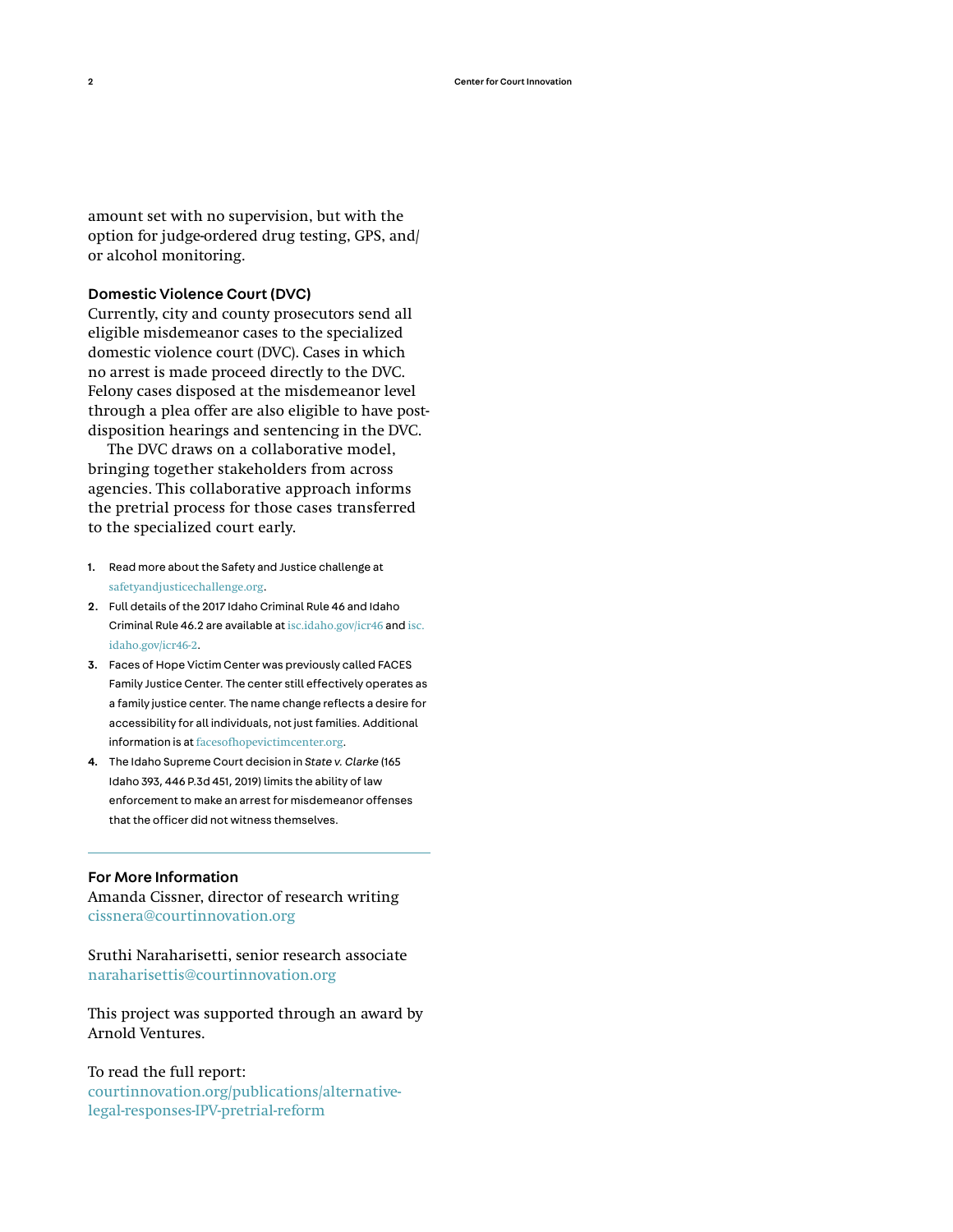

# Pretrial Responses to Intimate Partner Violence | Notes from Buncombe County, North Carolina

As part of our exploratory examination of legal responses to intimate partner violence in the era of pretrial reform, the Center for Court Innovation conducted a series of case studies across five sites. This fact sheet describes some of the unique practices undertaken in Buncombe County, North Carolina, in hopes that they may prove instructive for other jurisdictions seeking to promote survivor safety while simultaneously reducing over-reliance on pretrial detention.

Buncombe County has undertaken pretrial reform over the past several years through the implementation of the Pretrial Risk Assessment (PSA) and a commitment to reduce its jail population through the MacArthur Foundation's Safety and Justice Challenge.<sup>1</sup>

## Specialized Response

The county's coordinated community response (CCR) team brings together diverse stakeholders who seek to inform local practice through evidence based best practice models from across the country.

The Buncombe County District Attorney's office has dedicated staff attorneys who specialize in domestic violence.

The Domestic Violence Fatality Review Team brings together a broad range of service providers to review previous IPV homicides within the county and develop strategies to improve system responses.

### Law Enforcement Response

Law enforcement officers receive training through the family justice center and are encouraged to identify a primary aggressor in IPV cases.

When an arrest is made, law enforcement arrests the party identified as the primary aggressor.

Law enforcement draws on the Lethality Assessment Program (LAP) model.<sup>2</sup> Those survivors determined to be high danger (based on the severity of allegations and assessment score), are linked with a local crisis response organization that can make immediate service referrals and connections.3 Referrals may include outreach to the local family justice center (FJC).<sup>4</sup>

### Release Decisions

Bond must be set within 48 hours in all IPV cases. Bond determinations are informed by the current charges, PSA results, a pretrial report, ties to the community, ability to pay, and survivor feedback (typically communicated by an advocate).

Interviewees reported that release in IPV cases commonly includes secured bond with release conditions, with supervision requirements reflecting assessed risk and severity of the current incident.

## Post-Release Monitoring

A dedicated sheriff's victim advocate stays in touch with survivors throughout the life of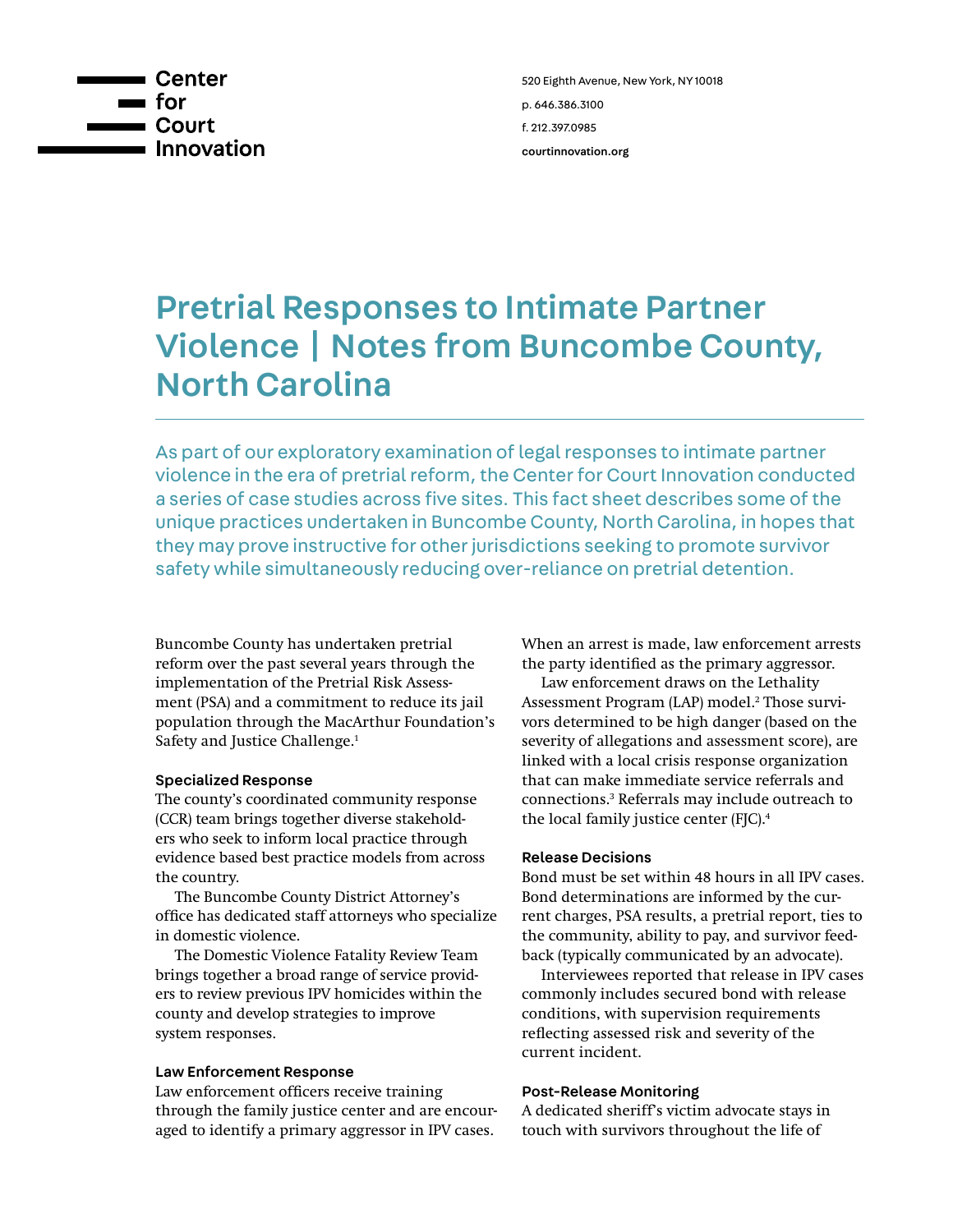the case, including updates on release, court dates, and any new arrests. The sheriff's advocate may also provide information about available resources.

A cross-agency group of system stakeholders participates in weekly case conferences for those IPV cases that are deemed particularly dangerous or serious. During these conferences, the group exchanges any new information about the cases, including release, conditions, and compliance.

#### Protective Orders

A no contact order is issued along with the release order in all IPV cases. Additionally, survivors have the option to file a domestic violence protection order (DVPO), which includes a firearm relinquishment.<sup>5</sup>

Survivors can request a DVPO 24 hours a day, seven days a week. A representative from the sheriff's office serves DVPO notice to the individual charged with IPV within hours, as long as they live within Buncombe County.

Even if prosecutors decline to file charges, individuals may pursue a misdemeanor charge based on a statement from the survivor. In addition, survivors can file for a temporary ex parte order, which stays in effect until the full court hearing (typically ten days of the order being issued).

#### Supporting Survivors

Buncombe County is home to several community organizations that provide survivor support.

- VOICES offers survivors a space to build community with one another, advocates for survivor voice in major policy decisions, and facilitates leadership positions for survivors for instance, in the initial development of the family justice center and the local CCR.
- **■** Umoja Health, Wellness, and Justice Collective seeks to address the root cause of IPV by creating a community of connections and culturally responsive services for survivors and those charged with IPV in the past. Umoja emphasizes healing and resiliency.<sup>6</sup>
- The Buncombe County Family Justice Center provides wrap-around services in one location

and seeks to create a space for survivors to begin their journey towards hope, healing, and safety.

In addition to survivor support, the Buncombe County Justice Resource Center offers case management for justice-involved individuals (directly or indirectly) and provides case management and linkages to community resources.7

- 1. Read more about the Safety and Justice challenge at [safetyandjusticechallenge.org](http://safetyandjusticechallenge.org).
- 2. This program was initially developed in Maryland and draws on Dr. Jacqueline Campbell's research. The approach is multi-pronged and incorporates a lethality assessment instrument and specialized response for survivors deemed to be at highest risk. The LAP has been identified by the US Department of Justice as a "promising practice." More information on the approach is available at [mnadv.org/](https://www.mnadv.org/ lethality-assessment-program/lap-program-overview/)  [lethality-assessment-program/lap-program-overview/](https://www.mnadv.org/ lethality-assessment-program/lap-program-overview/).
- 3. More information is available at [helpmateonline.org/](https://helpmateonline.org/).
- 4. More information is available at [buncombecounty.org/](https://www.buncombecounty.org/governing/depts/justice-services/programs-services/family-justice-center.aspx) [governing/depts/justice-services/programs-services/family](https://www.buncombecounty.org/governing/depts/justice-services/programs-services/family-justice-center.aspx)[justice-center.aspx](https://www.buncombecounty.org/governing/depts/justice-services/programs-services/family-justice-center.aspx).
- 5. A domestic violence protective order may also be referred to as a restraining order or a 50B order, referencing NC G.S. 50B. See [ncleg.gov/EnactedLegislation/Statutes/HTML/ByChapter/](https://www.ncleg.gov/EnactedLegislation/Statutes/HTML/ByChapter/Chapter_50b.html) [Chapter\\_50b.html](https://www.ncleg.gov/EnactedLegislation/Statutes/HTML/ByChapter/Chapter_50b.html).
- 6. More information is available at [umojahwj.org](https://www.umojahwj.org).
- 7. More information available at buncombecounty.org [governing/depts/justice-services/programs-services/justice](https://www.buncombecounty.org/governing/depts/justice-services/programs-services/justice-resource-center.aspx)[resource-center.aspx](https://www.buncombecounty.org/governing/depts/justice-services/programs-services/justice-resource-center.aspx).

#### For More Information

Amanda Cissner, director of research writing [cissnera@courtinnovation.org](mailto:cissnera%40courtinnovation.org?subject=RE%3A%20AV%20IVP)

Sruthi Naraharisetti, senior research associate [naraharisettis@courtinnovation.org](mailto:naraharisettis%40courtinnovation.org?subject=RE%3A%20AV%20IVP)

This project was supported through an award by Arnold Ventures.

To read the full report: [courtinnovation.org/publications/alternative](http://courtinnovation.org/publications/alternative-legal-responses-IPV-pretrial-reform)[legal-responses-IPV-pretrial-reform](http://courtinnovation.org/publications/alternative-legal-responses-IPV-pretrial-reform)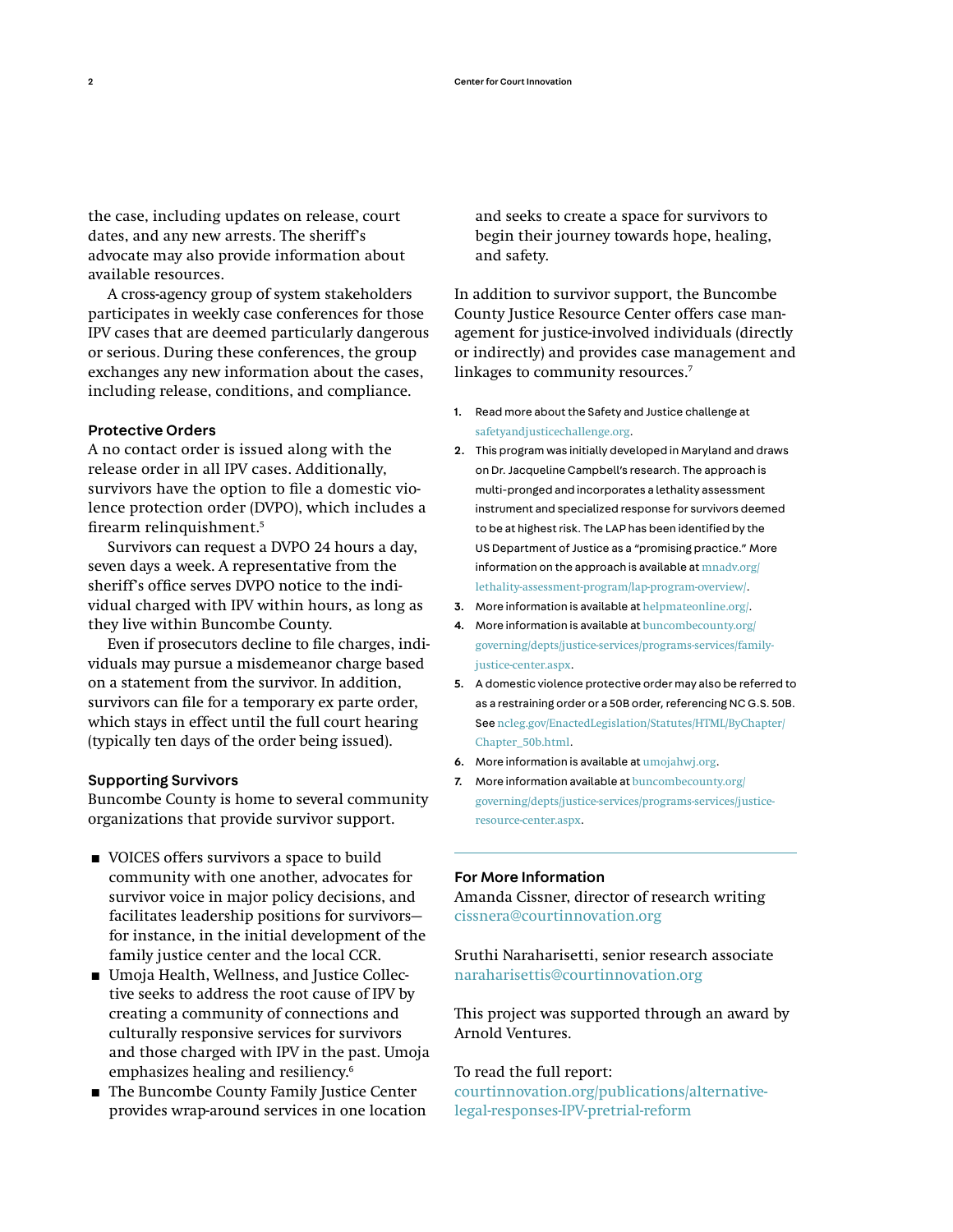

## Pretrial Responses to Intimate Partner Violence | Notes from Connecticut

As part of our exploratory examination of legal responses to intimate partner violence in the era of pretrial reform, the Center for Court Innovation conducted a series of case studies across five sites. This fact sheet describes some of the unique practices undertaken in Connecticut, in hopes that the state may prove instructive for other jurisdictions seeking to promote survivor safety while simultaneously reducing over-reliance on pretrial detention.

Connecticut has undertaken statewide pretrial reform, including in cases involving intimate partner violence (IPV).<sup>1</sup>

## Initial Law Enforcement Response

Police across the state receive training on domestic violence as stipulated by the 1986 Family Violence Prevention and Response Act.

Many local police departments have a dedicated Domestic Violence (DV) unit that responds to calls where there are IPV concerns. Police dispatch advises responding officers about existing protective orders and whether anyone in the home has a registered firearm.

All police officers are trained to conduct an 11-question lethality assessment screen with the survivor, as a part of the lethality assessment program (LAP).2

High-risk situations, identified by the on-scene LAP, initiate an immediate triage response. Officers connect high-risk survivors to the local family justice center and/or victim advocate resources while still on scene.

#### Initial Bond Recommendation

Bond recommendations are made by the bail commissioner based on statewide guidelines. However, police officers may request an override to bail recommendations or additional release conditions based on the results of the on-scene LAP. Prosecutors are not obligated to follow these recommendations.

#### Pre-Arraignment Screening

The Family Services Unit of the Court Support Services Division conducts a pre-arraignment screening for all cases, which includes the DVSI-R risk assessment tool and the Supplemental Risk Indicators (SRI) to help assess the level of danger posed to IPV survivors.3

Family Services use assessment results to make recommendations to the court about (1) appropriate type of protective order; (2) eligibility for further assessment and programming for those charged with IPV; and (3) additional release conditions for those charged, including services and/or GPS monitoring.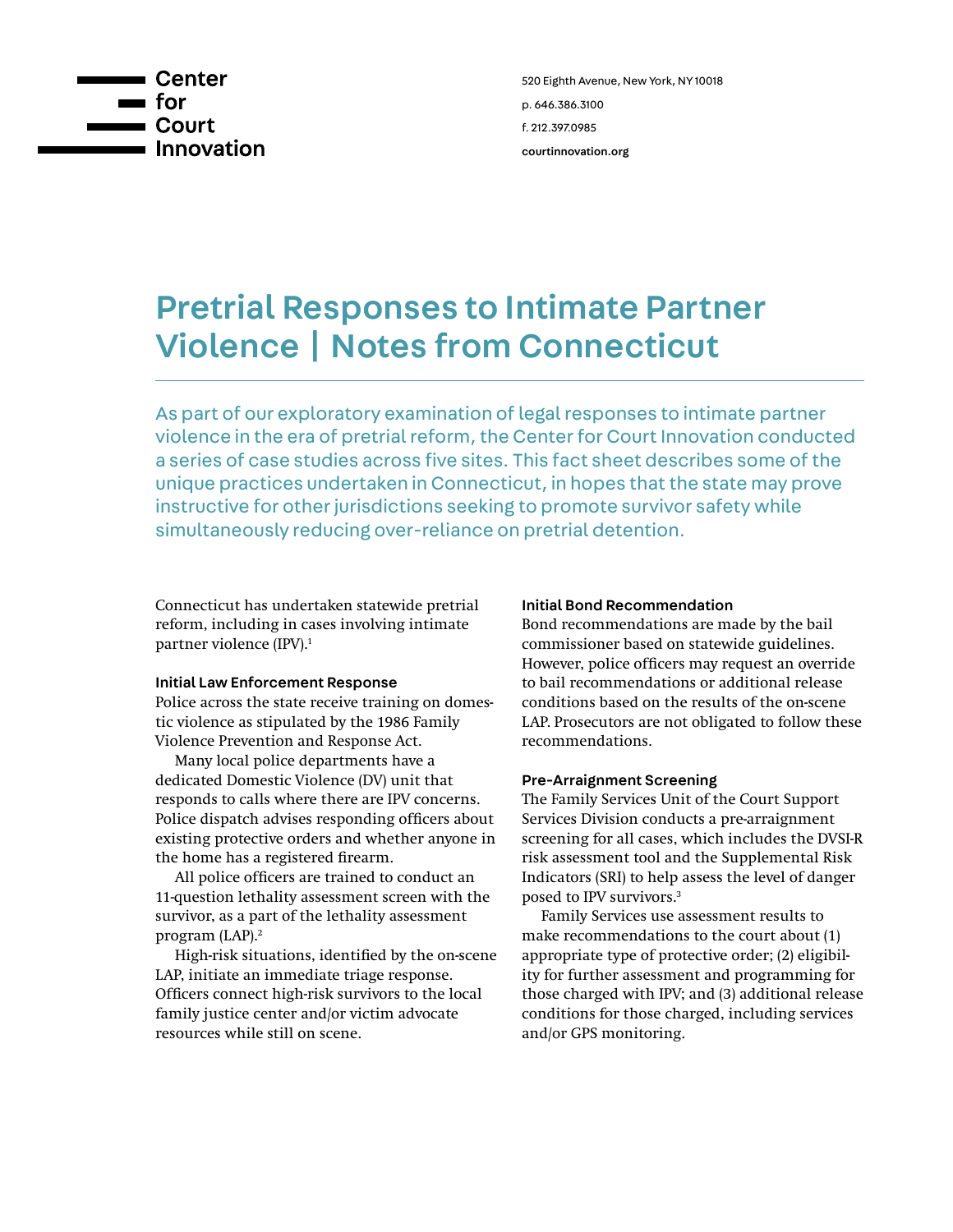## Survivor Voice

Survivors who wish to speak directly to the court are given the opportunity to do so; victim advocates may speak on the behalf of survivors who do not wish to appear in court. With survivor permission, advocates may share results of the SRI, conducted from the survivor's perspective, with the court.

Survivor feedback and assessment results may inform judicial and prosecutorial decisions made at arraignment, including those regarding release and conditions.

## Pretrial Diversion

After arraignment, Family Services conducts separate interviews with survivors and those charged with IPV. Cases are typically resolved through one of three possible methods: diversion, traditional prosecution, or a third option (*nolle prosequi*) which allows the court to impose conditions (e.g., protective order, substance use or mental health treatment) and results in ultimate dismissal after 13 months if there are no new arrests.

Those who are charged with IPV and deemed appropriate for diversion<sup>4</sup> are either mandated to the nine-week Family Violence Education Program (FVEP) or receive monitoring for compliance with protective orders and other release conditions (e.g., mental health or substance use treatment).

Those who enter FVEP are given up to one year to complete the program. Upon successful program completion and continued compliance with protective orders and any other required treatment, charges are typically dismissed.

- 1. In Connecticut, intimate partner violence falls under the broader umbrella of family violence, which includes any physical violence or threat of violence between people related by blood, residing in the same household, or in a dating relationship.
- 2. The Connecticut lethality assessment program is fashioned after the model developed by Jacquelyn Campbell and implemented in Maryland. For more information, see [ctlap.org/Documents/LAP-2018-2019-Update.pdf](http://ctlap.org/Documents/LAP-2018-2019-Update.pdf).
- 3. To complete these risk assessments, counselors use information from: (1) a statewide criminal database; (2) Family Services' statewide database; (3) a statewide protective order registry; (4) a national domestic violence registry; (5) civil court(s); (6) interviews with those charged with IPV (detained and released); and (7) input from victim advocates.
- 4. Diversion is generally reserved for first-time offenders charged with a misdemeanor who have not previously participated in a family violence program. Diversion decisions may also be informed by the results of the DVSI-R assessment.

#### For More Information

Amanda Cissner, director of research writing [cissnera@courtinnovation.org](mailto:cissnera%40courtinnovation.org?subject=RE%3A%20AV%20IVP)

Sruthi Naraharisetti, senior research associate [naraharisettis@courtinnovation.org](mailto:naraharisettis%40courtinnovation.org?subject=RE%3A%20AV%20IVP)

This project was supported through an award by Arnold Ventures.

## To read the full report:

[courtinnovation.org/publications/alternative](http://courtinnovation.org/publications/alternative-legal-responses-IPV-pretrial-reform)[legal-responses-IPV-pretrial-reform](http://courtinnovation.org/publications/alternative-legal-responses-IPV-pretrial-reform)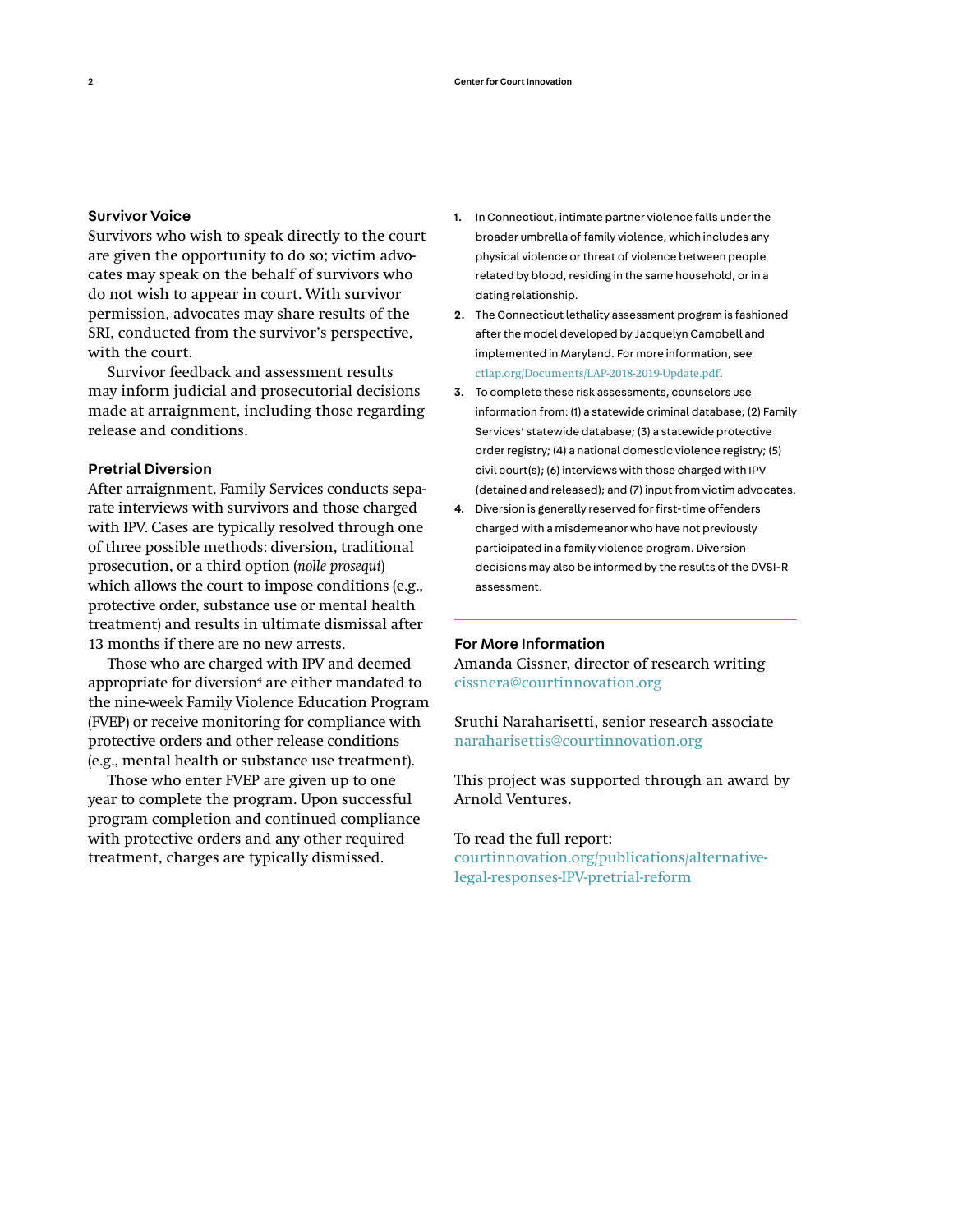

# Pretrial Responses to Intimate Partner Violence | Notes from the City and County of Denver

As part of our exploratory examination of legal responses to intimate partner violence in the era of pretrial reform, the Center for Court Innovation conducted a series of case studies across five sites. This fact sheet describes some of the unique practices undertaken in the City and County of Denver, Colorado, in hopes that the city and county may prove instructive for other jurisdictions seeking to promote survivor safety while simultaneously reducing over-reliance on pretrial detention.

Connecticut has undertaken statewide pretrial. Colorado has undertaken statewide pretrial reform over the past several years, including efforts specifically targeting cases of intimate partner violence (IPV) in the City and County of Denver.

### Initial Law Enforcement Response

Colorado has mandatory arrest in cases involving IPV allegations. Law enforcement officers administer the Ontario Domestic Assault Risk Assessment (ODARA) on scene in all IPV-related incidents. Police then connect survivors to an onsite police victim advocate, who links them to additional resources, including the local family justice center.<sup>1</sup>

The Denver Police Department has a specialized investigative unit dedicated to domestic violence. For high-risk cases, law enforcement, survivors, and/or a family/household member can file an Extreme Risk Protection Order (ERPO),<sup>2</sup> which prohibits the alleged perpetrator from possessing, controlling, purchasing, or receiving a firearm for 364 days.

#### Post-Arrest Assessment

While an individual is in custody, pretrial services conduct a general risk assessment, the Colorado Pretrial Assessment Tool (CPAT), for all who are willing, as well as the Risk & Needs Triage (RANT) to assess resource needs for those deemed to be high risk (i.e., levels 3 and 4 on the CPAT).

## Release Decisions

The initial court appearance typically occurs within 72 hours of an individual being taken into custody.

Representatives from pretrial services, the prosecutor's office, and the public defender's office meet daily to develop release recommendations for those detained on IPV cases, including bond amount, release conditions, and protective orders.

Recommendations are informed by results from the ODARA, CPAT, RANT, and the individual's history of domestic violence charges.

Most individuals facing IPV charges are released with conditions. Common conditions include pretrial supervision and GPS monitoring.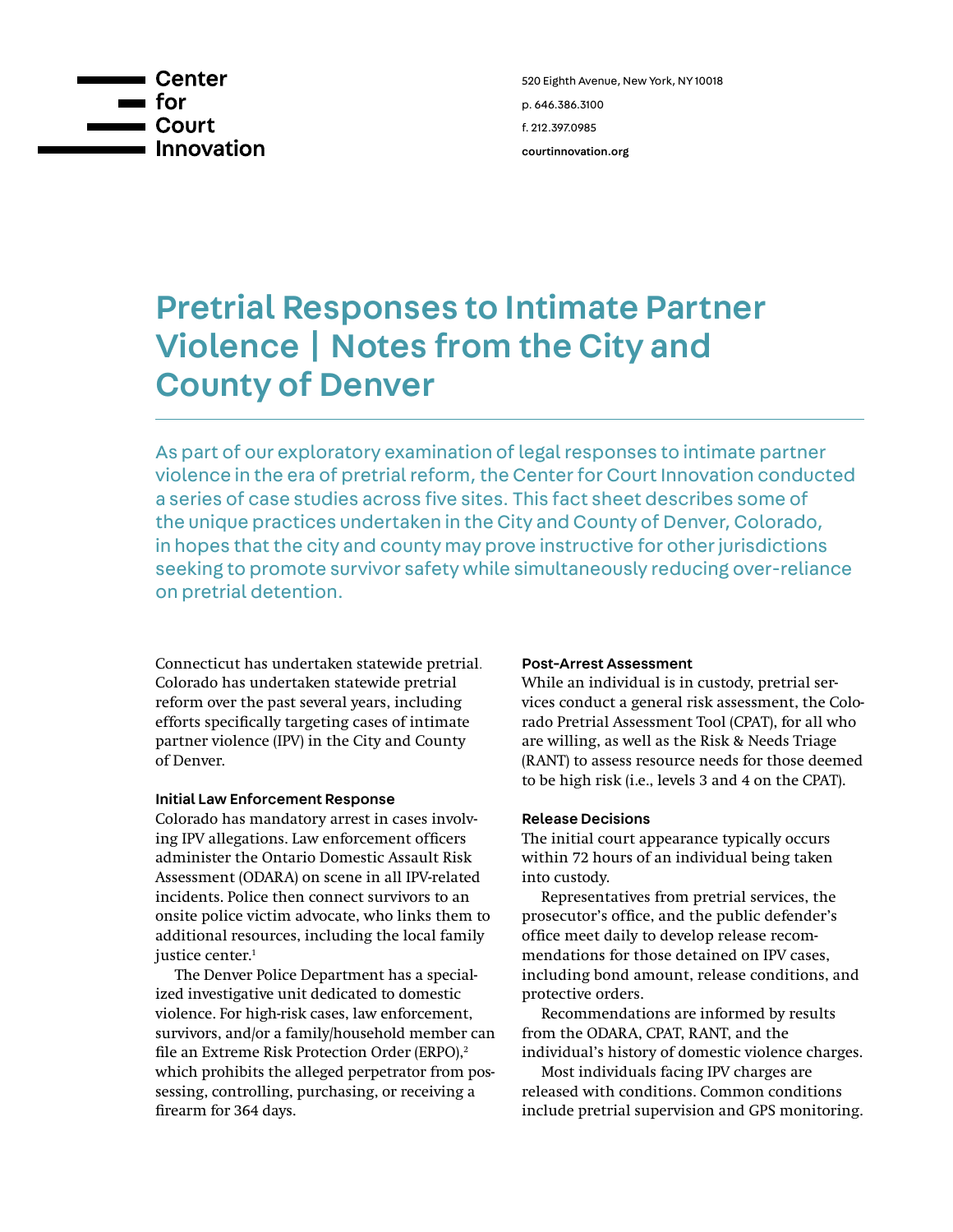Supervision intensity varies by risk level, with most IPV cases falling in either Level 2 or Level 3. Level 2 requires in-person check-ins every two weeks; Level 3 requires a minimum of 60 days of GPS monitoring.<sup>3</sup> GPS is generally only ordered in high-risk cases with multiple prior IPV charges.

Misdemeanor IPV cases are not eligible for personal recognizance bonds, but most are released on bond (potentially as low as five dollars). Those facing felony IPV charges *might* receive a personal recognizance bond if the prosecutor feels there is insufficient evidence.

### Victim Advocates

Advocates from across several agencies assist survivors through the process, including advocates from the police department, pretrial services, and the city and county prosecutors' offices, as well as community-based advocates. Advocates work together to keep survivors up to date with the aim of ensuring a smooth transition across the life of the case.

A domestic violence triage team consists of advocates from across agencies to ensure timely supportive services for survivors. The team meets three times a week to review cases deemed high risk from the past 24 hours. During triage sessions, the team discusses how best to support survivors and respond to the needs of the accused.

#### Other Specialized Responses

The prosecutor's office developed a specialized Family Violence Unit with dedicated staff attorneys assigned after the initial court appearance for those charged with a felony.<sup>4</sup>

The Denver PD has a DV Prevention Program. Three dedicated prevention detectives connect with those previously charged with IPV to offer services and support, with the goal of reducing risk factors for a potential re-offense.

The firearms relinquishment program enables the prosecutor's office to require that alleged perpetrators relinquish all firearms.

- 1. More information is available at [roseandomcenter.org/](https://roseandomcenter.org/).
- 2. More information is available at [leg.colorado.gov/bills/hb19-](https://leg.colorado.gov/bills/hb19-1177) [1177](https://leg.colorado.gov/bills/hb19-1177).
- 3. Level 1 supervision (administrative) requires regular remote check-ins and after-court check-ins. Those deemed to be Level 4 are not eligible for release.
- 4. The Family Violence Unit handles IPV cases as well as other types of family violence. More information is available at [denverda.org/domestic-violence/](https://www.denverda.org/domestic-violence/).

#### For More Information

Amanda Cissner, director of research writing [cissnera@courtinnovation.org](mailto:cissnera%40courtinnovation.org?subject=RE%3A%20AV%20IVP)

Sruthi Naraharisetti, senior research associate [naraharisettis@courtinnovation.org](mailto:naraharisettis%40courtinnovation.org?subject=RE%3A%20AV%20IVP)

This project was supported through an award by Arnold Ventures.

## To read the full report:

[courtinnovation.org/publications/alternative](http://courtinnovation.org/publications/alternative-legal-responses-IPV-pretrial-reform)[legal-responses-IPV-pretrial-reform](http://courtinnovation.org/publications/alternative-legal-responses-IPV-pretrial-reform)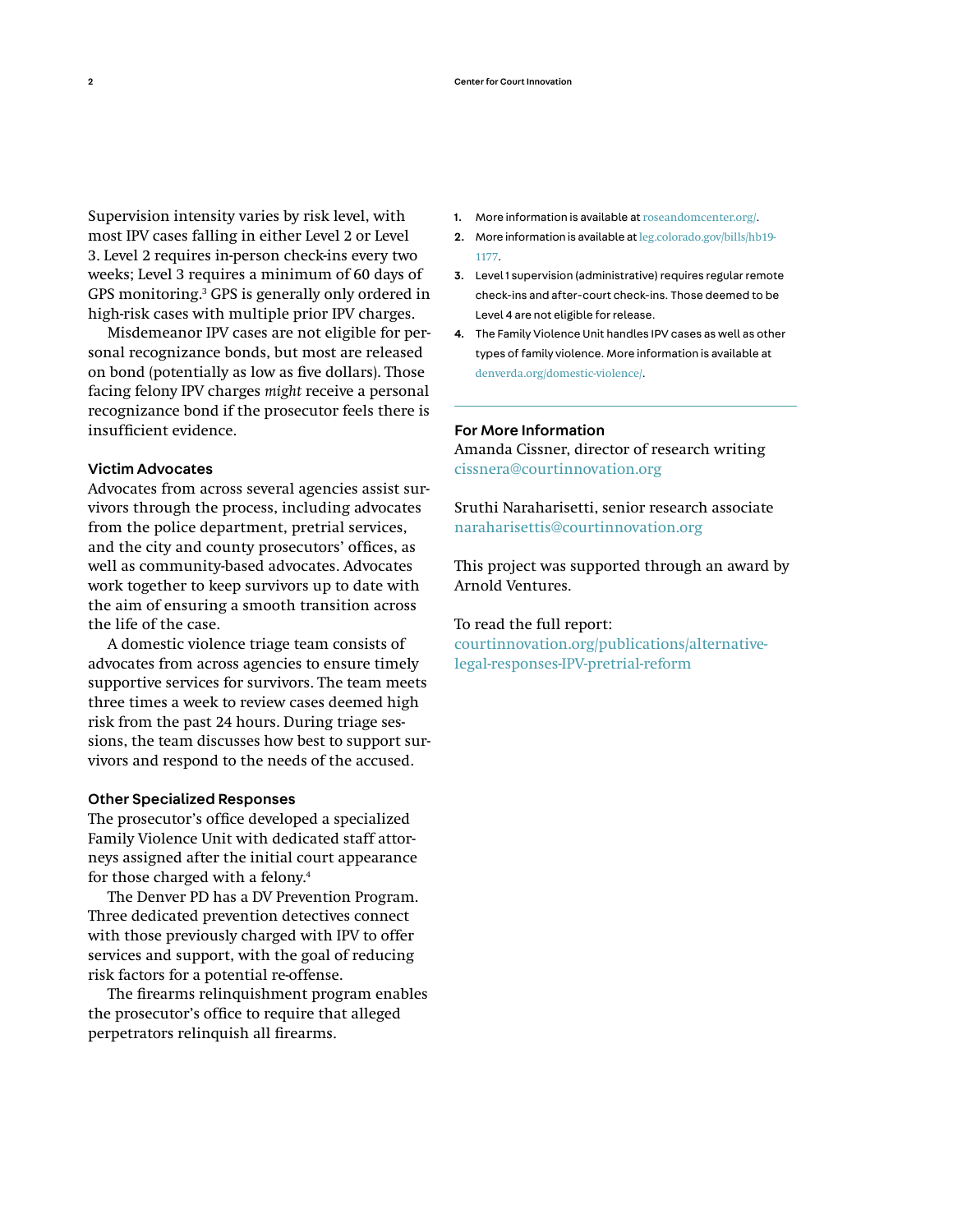

# Pretrial Responses to Intimate Partner Violence | Notes from Lucas County, Ohio

As part of our exploratory examination of legal responses to intimate partner violence in the era of pretrial reform, the Center for Court Innovation conducted a series of case studies across five sites. This fact sheet describes some of the unique practices undertaken in Lucas County, Ohio, in hopes that they may prove instructive for other jurisdictions seeking to promote survivor safety while simultaneously reducing over-reliance on pretrial detention.

Lucas County, Ohio has participated in the MacArthur Foundations Safety and Justice Challenge<sup>1</sup> since 2016, illustrating local commitment to reform and reduced reliance on jail.

## Specialized Response

The Toledo Police Department has a 24-hour Crisis Response Team (CRT) that provides specialized domestic violence responses. In the first 48 hours after an incident, representatives from the CRT provide survivors with (a) information about and referrals to available services and resources, (b) short-term crisis intervention, and (c) information about involvement in the criminal justice system.

Additionally, the prosecutor's office has historically included a Domestic Crimes Unit, staffed by prosecutors with specialized training in the dynamics of intimate partner violence (IPV). At the time of our site visit, the unit was not active due to staff attrition.

### Assessment

Lucas County has adopted the Public Safety Assessment (PSA) as a general risk need assessment tool. The pretrial services department is aware of the limitations of a general risk assessment tool for predicting IPV; accordingly, the risk level assigned by the PSA is always bumped up when a case involves IPV.

Given the limitations of the PSA, local law enforcement adopted the Danger Assessment for Law Enforcement (DALE), which they administer on-scene. Results inform arrest and release decisions. Results may also help service providers to triage immediate survivor needs.

## Release Decisions

Diversion is not allowed for cases involving IPV.

The domestic violence high risk team (DVHRT) was on hold due to COVID-19 during our site visit, but is intended to utilize DALE assessment results to inform pretrial release, including release conditions, and sentencing. The team brings together stakeholders from across agencies with the aim of implementing practices specifically thought to prevent homicide.

Release conditions are informed by PSA risk level, with a noted bump up for cases involving IPV. Conditions in IPV cases are further informed by the DALE and by survivor input. Interviewees noted that judicial discretion also plays a role in determining release conditions.

#### Pretrial Supervision

Supervision levels are determined based on risk level. For example, high-risk individuals require weekly contact, while low-risk individuals require monthly checks.